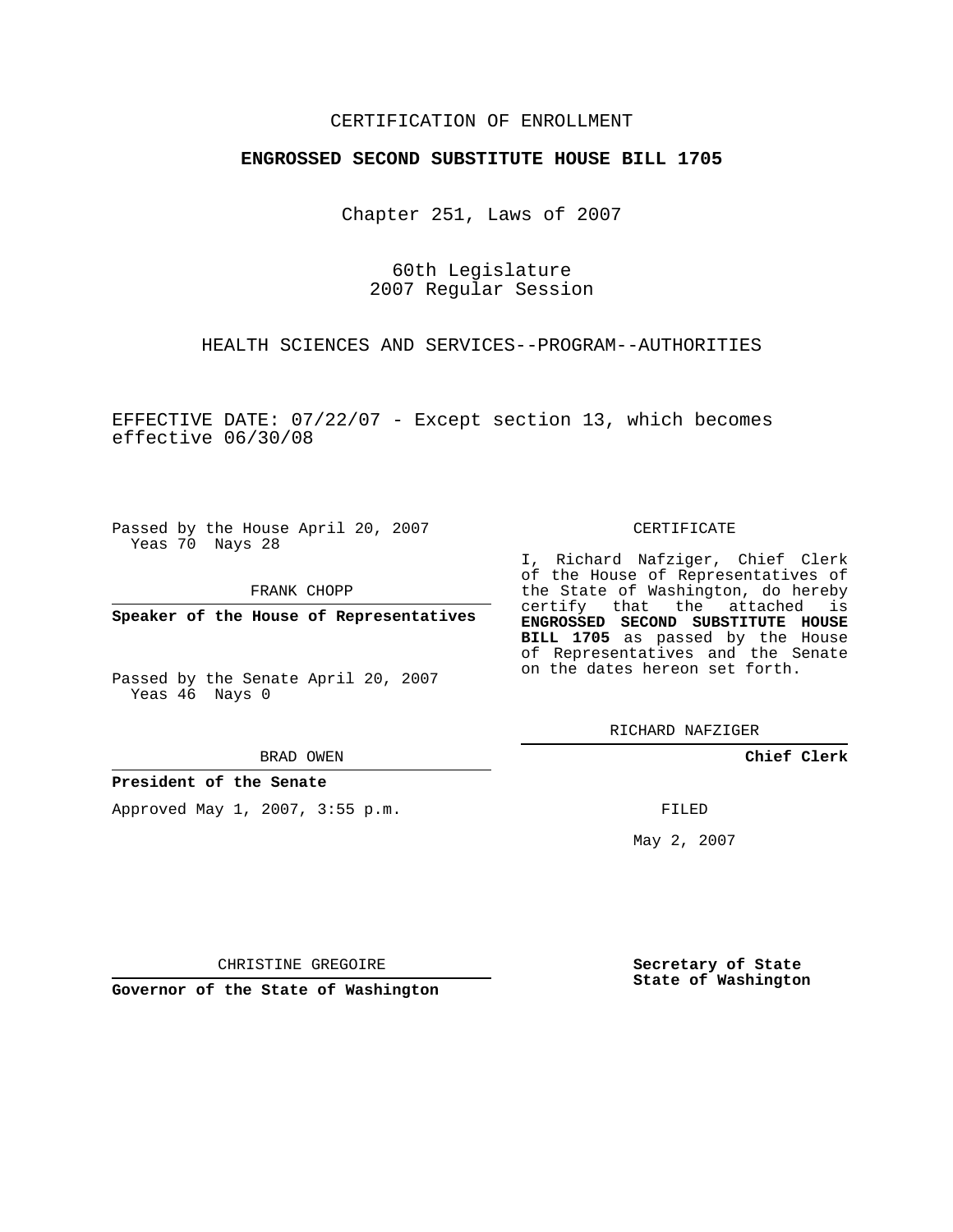## **ENGROSSED SECOND SUBSTITUTE HOUSE BILL 1705** \_\_\_\_\_\_\_\_\_\_\_\_\_\_\_\_\_\_\_\_\_\_\_\_\_\_\_\_\_\_\_\_\_\_\_\_\_\_\_\_\_\_\_\_\_

\_\_\_\_\_\_\_\_\_\_\_\_\_\_\_\_\_\_\_\_\_\_\_\_\_\_\_\_\_\_\_\_\_\_\_\_\_\_\_\_\_\_\_\_\_

AS AMENDED BY THE SENATE

Passed Legislature - 2007 Regular Session

**State of Washington 60th Legislature 2007 Regular Session By** House Committee on Finance (originally sponsored by Representatives Barlow, Ormsby, Kenney and Wood)

READ FIRST TIME 03/05/07.

 AN ACT Relating to the creation of health sciences and services authorities; reenacting and amending RCW 42.56.270 and 42.56.270; adding a new section to chapter 82.14 RCW; adding a new chapter to 4 Title 35 RCW; creating a new section; providing an effective date; and providing expiration dates.

BE IT ENACTED BY THE LEGISLATURE OF THE STATE OF WASHINGTON:

 NEW SECTION. **Sec. 1.** DEFINITIONS. The definitions in this section apply throughout this chapter unless the context clearly requires otherwise.

 (1) "Authority" means a health sciences and services authority created pursuant to this chapter.

(2) "Board" means the governing board of trustees of an authority.

(3) "Director" means the higher education coordinating board.

 (4) "Health sciences and services" means biosciences that advance new therapies and procedures to combat disease and promote public health.

(5) "Local government" means a city, town, or county.

 (6) "Sponsoring local government" means a city, town, or county that creates a health sciences and services authority.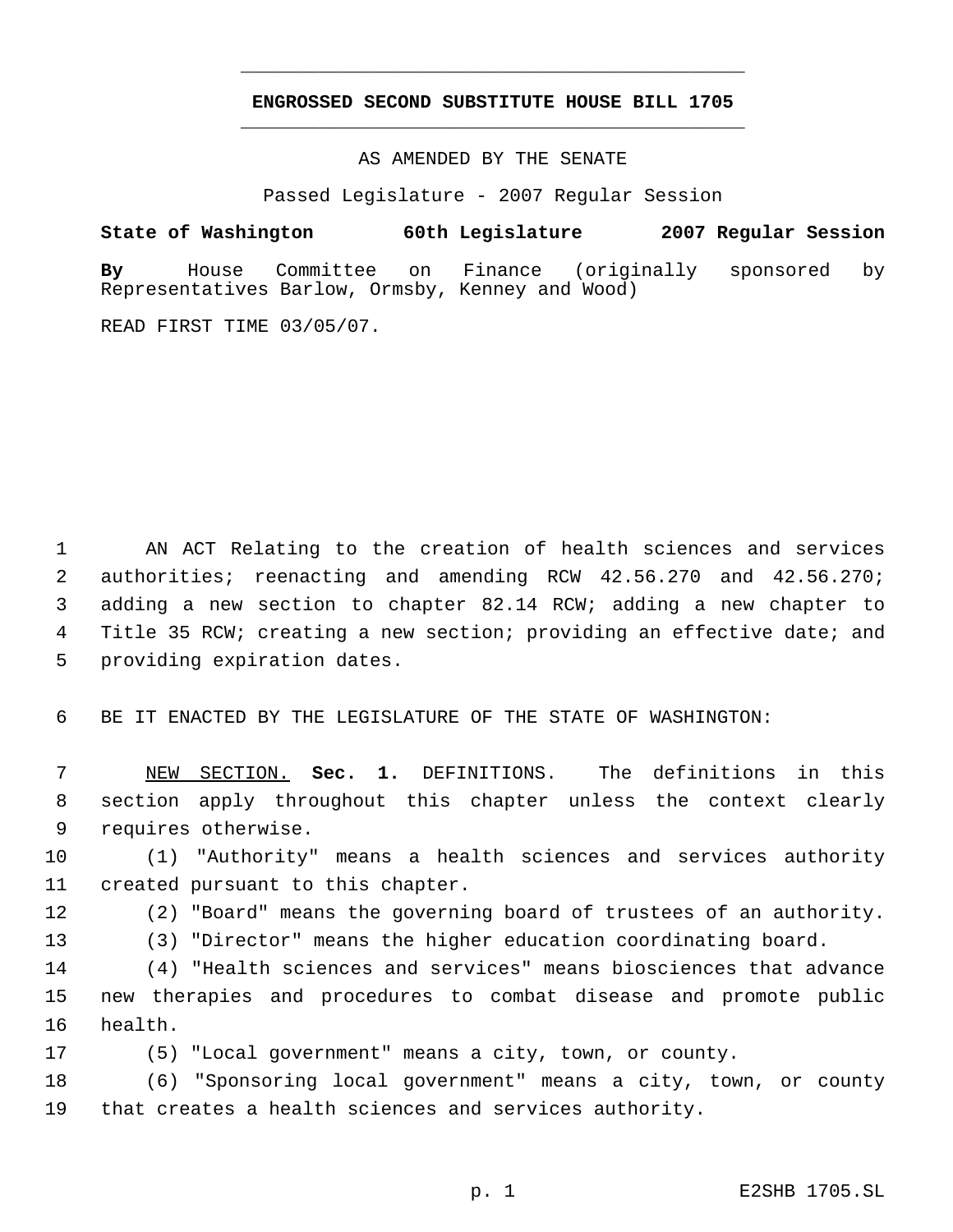NEW SECTION. **Sec. 2.** PURPOSE. The health sciences and services program is created to promote bioscience-based economic development and advance new therapies and procedures to combat disease and promote public health.

 NEW SECTION. **Sec. 3.** CREATION. A local government must establish by ordinance or resolution an authority. At a minimum, the ordinance must:

8 (1) Specify the powers to be exercised by the authority;

 (2) Reserve the local government's right to dissolve the authority after its contractual responsibilities have expired;

 (3) Establish an administrative board, including: (a) The number 12 of board members; (b) the times and terms of appointment for each board position; (c) the amount of compensation, if any, to be paid to board members; (d) the procedures for removing board members and filing vacancies; and (e) the qualifications for the appointment of individuals to the board;

 (4) Establish the authority's boundaries, which must be contiguous tracts of land;

 (5) Ensure that private and public funds provided to the authority will be segregated;

 (6) Establish guidelines under which the authority may invest its funds;

 (7) Provide the requirements for auditing the records of the authority; and

 (8) Require the local government's legal counsel to also provide legal services to the authority.

 NEW SECTION. **Sec. 4.** APPLICATIONS. (1) The higher education coordinating board may approve applications submitted by local governments for an area's designation as a health sciences and services authority under this chapter. The director shall determine the division to review applications submitted by local governments under this chapter. The application for designation shall be in the form and manner and contain such information as the higher education coordinating board may prescribe, provided the application shall:

 (a) Contain sufficient information to enable the director to determine the viability of the proposal;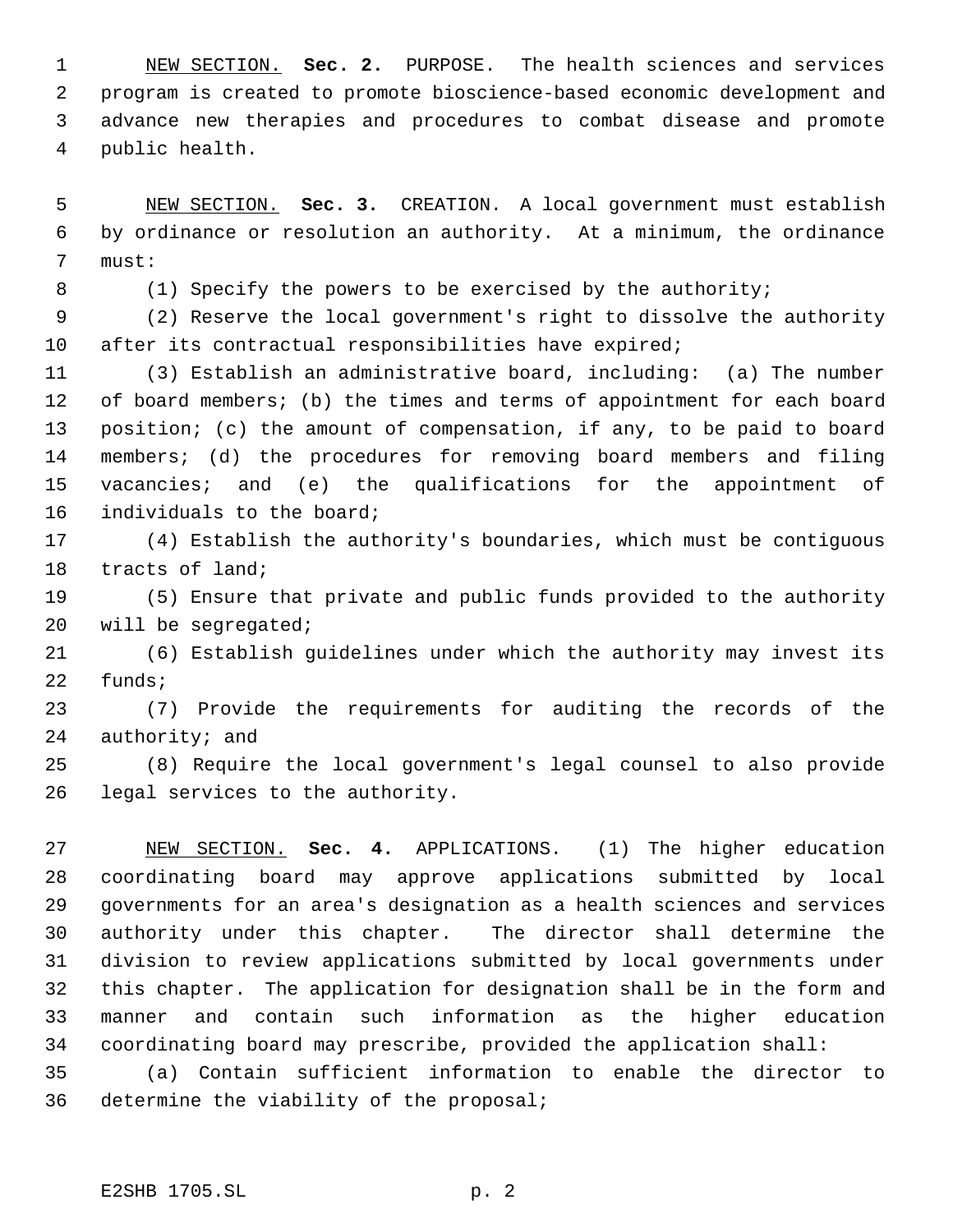(b) Demonstrate that an ordinance or resolution has been passed by the legislative authority of a local government that delineates the boundaries of an area that may be designated an authority;

 (c) Be submitted on behalf of the local government, or, if that office does not exist, by the legislative body of the local government;

 (d) Demonstrate that the public funds directed to programs or facilities in the authority will leverage private sector resources and 8 contributions to activities to be performed;

 (e) Provide a plan or plans for the development of the authority as an entity to advance as a cluster for health sciences education, health sciences research, biotechnology development, biotechnology product commercialization, and/or health care services; and

 (f) Demonstrate that the state has previously provided funds to health sciences and services programs or facilities in the applicant city, town, or county.

 (2) The director shall determine the division to develop criteria to evaluate the application. The criteria shall include:

 (a) The presence of infrastructure capable of spurring development of the area as a center of health sciences and services;

 (b) The presence of higher education facilities where undergraduate or graduate coursework or research is conducted; and

 (c) The presence of facilities in which health services are provided.

(3) There shall be no more than one authority statewide.

 (4) An authority may only be created in a county with a population of less than one million persons.

 (5) The director may reject or approve an application. When denying an application, the director must specify the application's deficiencies. The decision regarding such designation as it relates to a specific local government is final; however, a rejected application may be resubmitted.

 (6) Applications are due by December 31, 2007, and must be processed within sixty days of submission.

 (7) The director may, at his or her discretion, amend the boundaries of an authority upon the request of the local government.

 (8) The higher education coordinating board may adopt any rules necessary to implement this act within one hundred twenty days of the effective date of this section.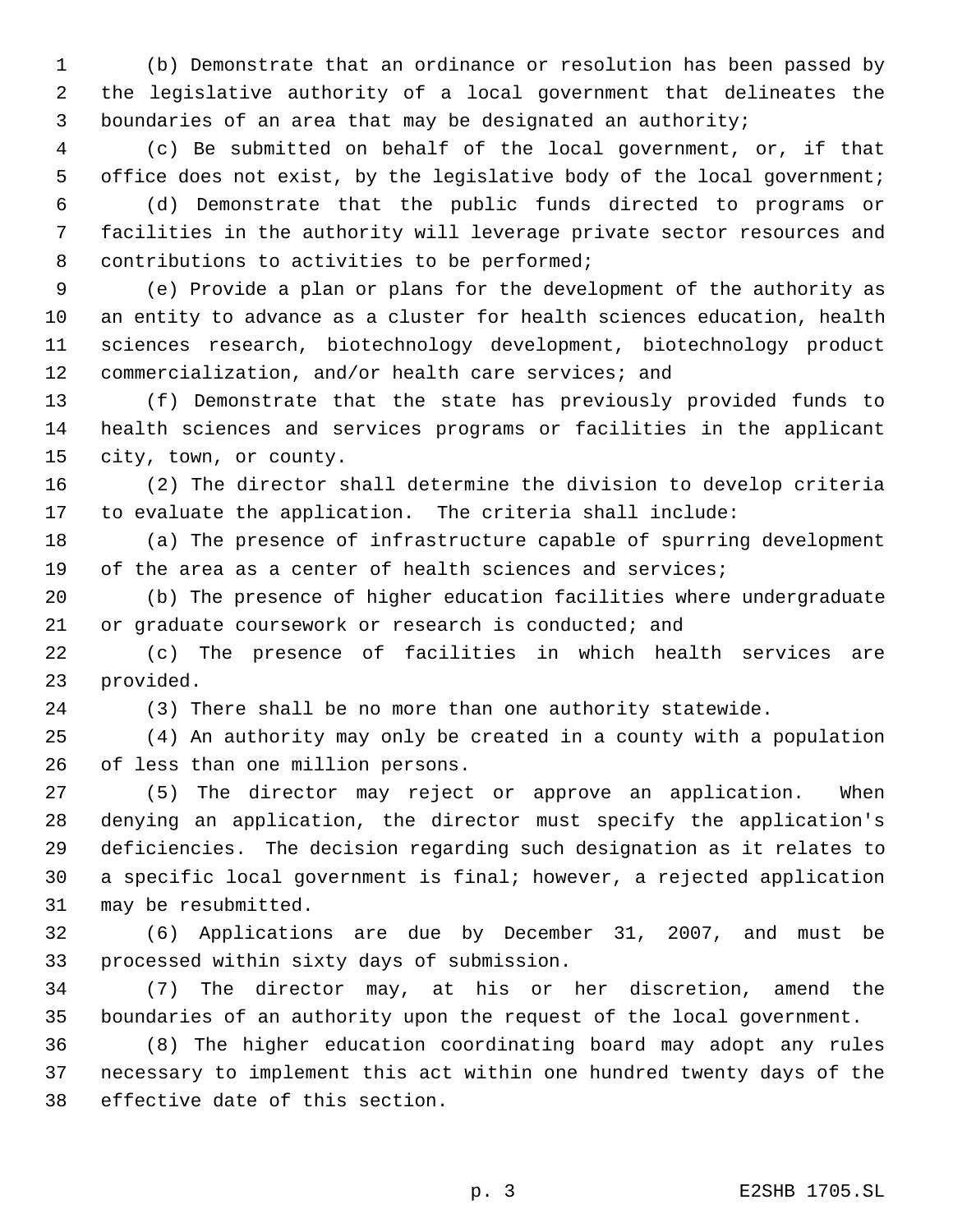(9) The higher education coordinating board must develop evaluation and performance measures in order to evaluate the effectiveness of the programs in the authorities that are funded with public resources. A report to the legislature shall be due on a biennial basis beginning December 1, 2009. In addition, the higher education coordinating board shall develop evaluation criteria that enables the local governments to measure the effectiveness of the program.

 NEW SECTION. **Sec. 5.** BOARD. (1) An authority shall be overseen by a board with not more than fourteen members. The authority board shall select the chair. Board members must have some experience with the mission of the authority. The board members shall be appointed as follows:

(a) The governor shall appoint three members;

 (b) The county legislative authority in which the authority resides shall appoint three members;

 (c) The mayor of the city in which the authority is created, or the mayor of the largest city within the authority if created by a county, 18 shall appoint three members; and

(d) Up to five additional members may be appointed by the board.

 (2) A simple majority of the board members shall constitute a quorum.

 (3) The board shall annually elect a secretary and any other officers it deems necessary.

 (4) The local government shall designate an individual with financial experience to serve as treasurer. The individual may be a city or county treasurer, city or county auditor, or a private party. If the treasurer is a private party, the local government shall require a bond in an amount and under such terms and conditions as the local government deems necessary to protect the authority. The treasurer shall have the power to create and maintain funds, issue warrants, and invest funds in its possession.

(5) The board may adopt bylaws or rules for their own governance.

 (6) Meetings of the board shall be held in accordance with the open public meetings act, chapter 42.30 RCW, and at the call of the chair or when a majority of the board so requests. Meetings of the board may be held at any location and board members may participate in a meeting of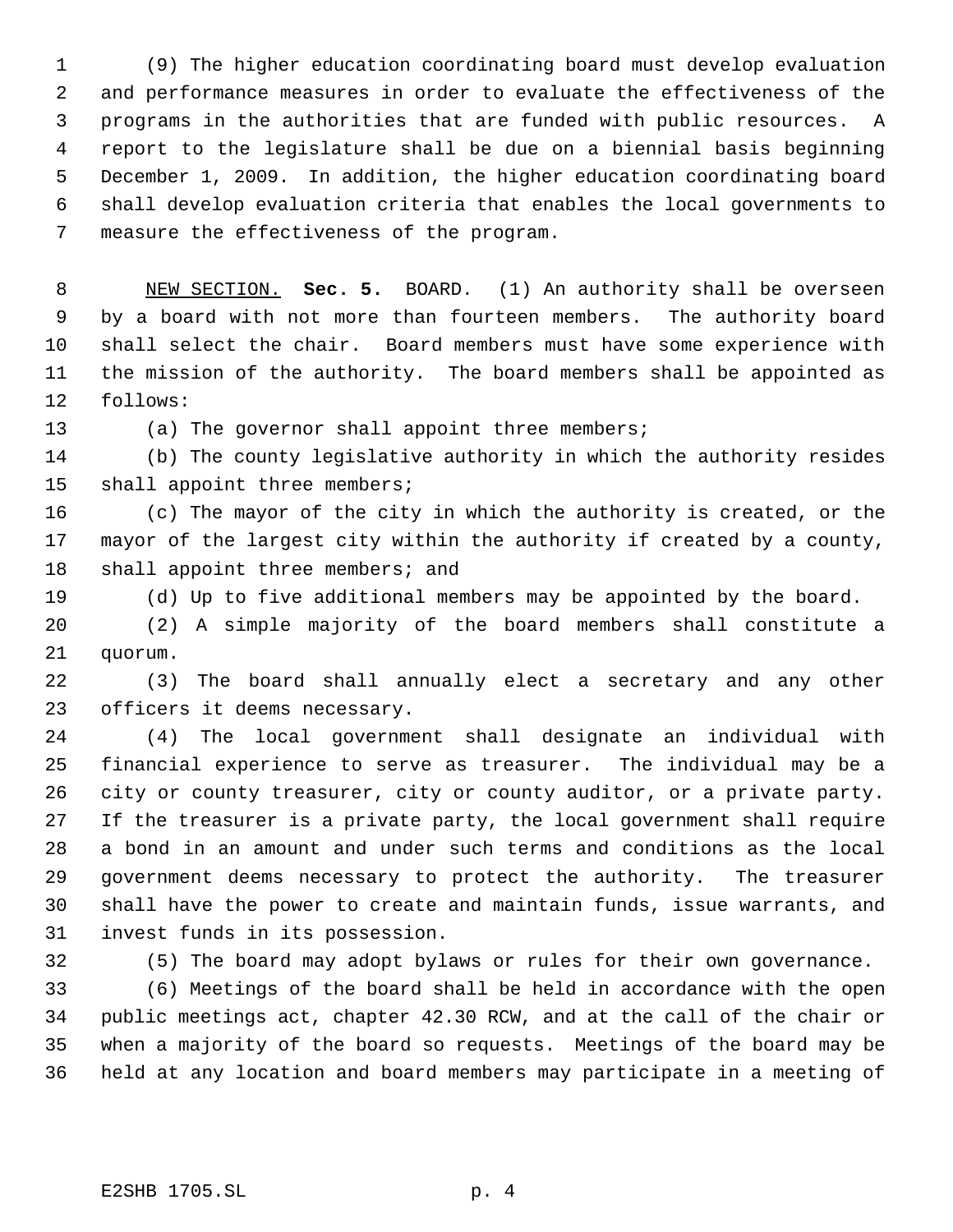the board by means of a conference telephone or similar communication equipment under RCW 23B.08.200.

 NEW SECTION. **Sec. 6.** POWERS AND DUTIES. (1) The authority has all the general powers necessary to carry out its purposes and duties and to exercise its specific powers, including the authority may:

(a) Sue and be sued in its own name;

 (b) Make and execute agreements, contracts, and other instruments, with any public or private entity or person, in accordance with this chapter;

 (c) Employ, contract with, or engage independent counsel, financial advisors, auditors, other technical or professional assistants, and such other personnel as are necessary or desirable to implement this chapter;

 (d) Establish such special funds, and control deposits to and disbursements from them, as it finds convenient for the implementation 16 of this chapter;

 (e) Enter into contracts with public and private entities for 18 research to be conducted in this state;

 (f) Delegate any of its powers and duties if consistent with the purposes of this chapter;

 (g) Exercise any other power reasonably required to implement the 22 purposes of this chapter; and

 (h) Hire staff and pay administrative costs; however, such expenses shall be paid from moneys provided by the sponsoring local government and moneys received from gifts, grants, and bequests and the interest earned on the authority's accounts and investments.

 (2) In addition to other powers and duties prescribed in this chapter, the authority is empowered to:

 (a) Use the authority's public moneys, leveraging those moneys with amounts received from other public and private sources in accordance with contribution agreements, to promote bioscience-based economic development, and to advance new therapies and procedures to combat disease and promote public health;

 (b) Solicit and receive gifts, grants, and bequests, and enter into contribution agreements with private entities and public entities to receive moneys in consideration of the authority's promise to leverage those moneys with the revenue generated by the tax authorized under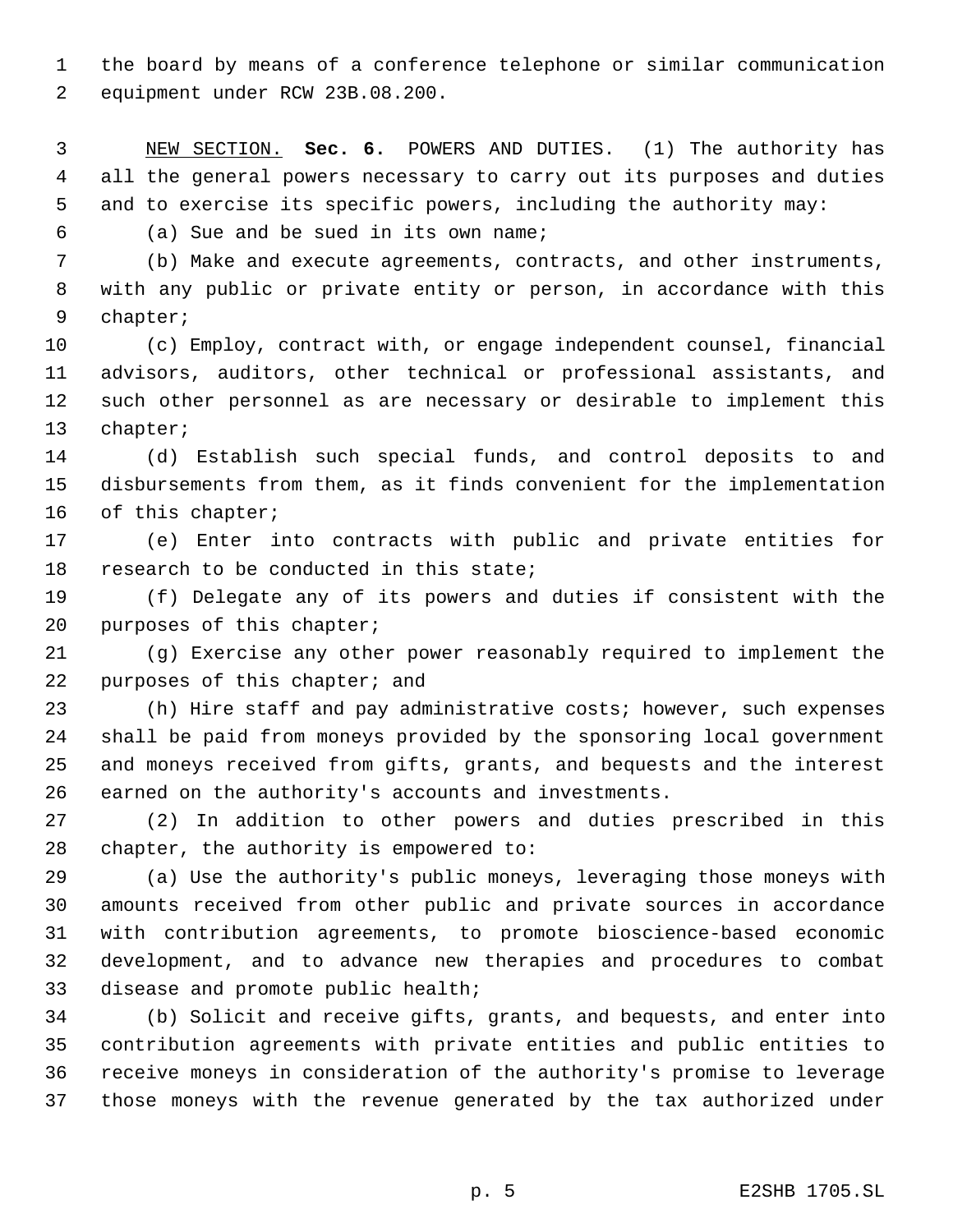section 11 of this act and contributions from other public entities and private entities, in order to use those moneys to promote bioscience- based economic development and advance new therapies and procedures to combat disease and promote public health;

 (c) Hold funds received by the authority in trust for their use pursuant to this chapter to promote bioscience-based economic development and advance new therapies and procedures to combat disease 8 and promote public health;

 (d) Manage its funds, obligations, and investments as necessary and consistent with its purpose, including the segregation of revenues into separate funds and accounts;

 (e) Make grants to entities pursuant to contract to promote bioscience-based economic development and advance new therapies and procedures to combat disease and promote public health. Grant agreements shall specify the deliverables to be provided by the recipient pursuant to the grant. Grants to private entities may only be provided under a contractual agreement that ensures the state will receive appropriate consideration, such as an assurance of job creation or retention, or the delivery of services that provide for the public health, safety, and welfare. The authority shall solicit requests for funding and evaluate the requests by reference to factors such as: (i) The quality of the proposed research; (ii) its potential to improve health outcomes, with particular attention to the likelihood that it will also lower health care costs, substitute for a more costly diagnostic or treatment modality, or offer a breakthrough treatment for a particular disease or condition; (iii) its potential to leverage additional funding; (iv) its potential to provide health care benefits; (v) its potential to stimulate employment; and (vi) evidence of public and private collaboration;

 (f) Create one or more advisory boards composed of scientists, industrialists, and others familiar with health sciences and services; and

 (g) Adopt policies and procedures to facilitate the orderly process of grant application, review, and reward.

 (3) The records of the authority shall be subject to audit by the office of the state auditor.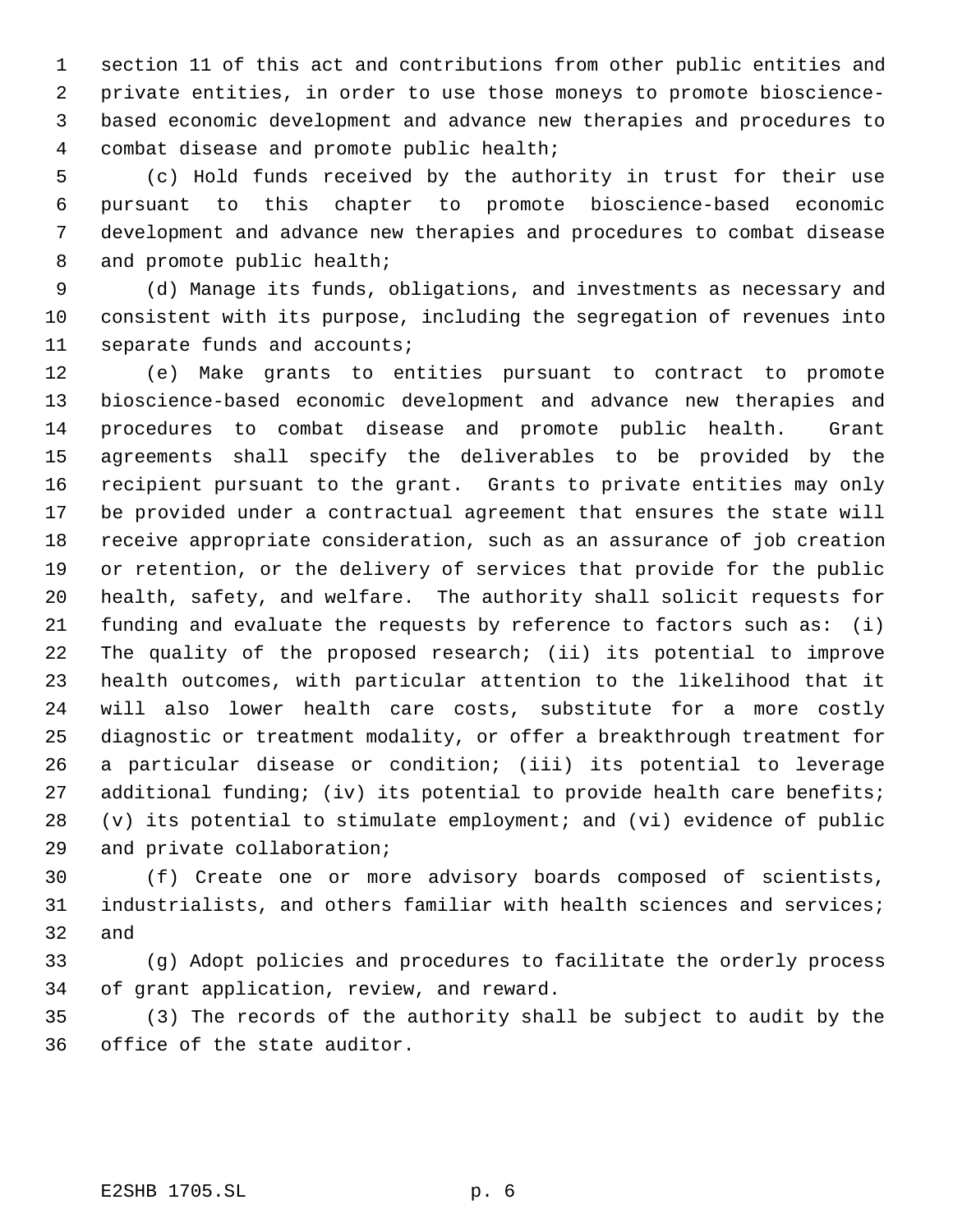NEW SECTION. **Sec. 7.** GENERAL INDEBTEDNESS--GENERAL OBLIGATION BONDS. (1) A local government that creates a health sciences and services authority may incur general indebtedness, and issue general obligation bonds, to finance the grants and other programs and retire the indebtedness in whole or in part from the funds distributed pursuant to section 11 of this act and subject to the following requirements:

 (a) The ordinance adopted by the local government creating the authority and authorizing the use of the excise tax in section 11 of this act indicates an intent to incur this indebtedness and the maximum amount of this indebtedness that is contemplated; and

 (b) The local government includes this statement of the intent in all notices.

 (2) The general indebtedness incurred under this section may be payable from other tax revenues, the full faith and credit of the sponsoring local government, and nontax income, revenues, fees, and rents from the public improvements, as well as contributions, grants, and nontax money available to the local government for payment of costs of the grants and other programs or associated debt service on the general indebtedness.

 NEW SECTION. **Sec. 8.** LIMITATION ON BONDS ISSUED. The bonds issued by a local government under section 7 of this act shall not constitute an obligation of the state of Washington, either general or special.

 NEW SECTION. **Sec. 9.** LIABILITY. (1) Members of the board, as well as other persons acting on behalf of the authority, while acting within the scope of their employment or agency, shall not be subject to personal liability resulting from their official duties conferred on them under this chapter.

 (2) The state, the local government that created the authority, and the authority shall not be liable for any loss, damage, harm, or other consequences resulting directly or indirectly from grants provided by the authority or from programs, services, research, or other activities funded with such grants.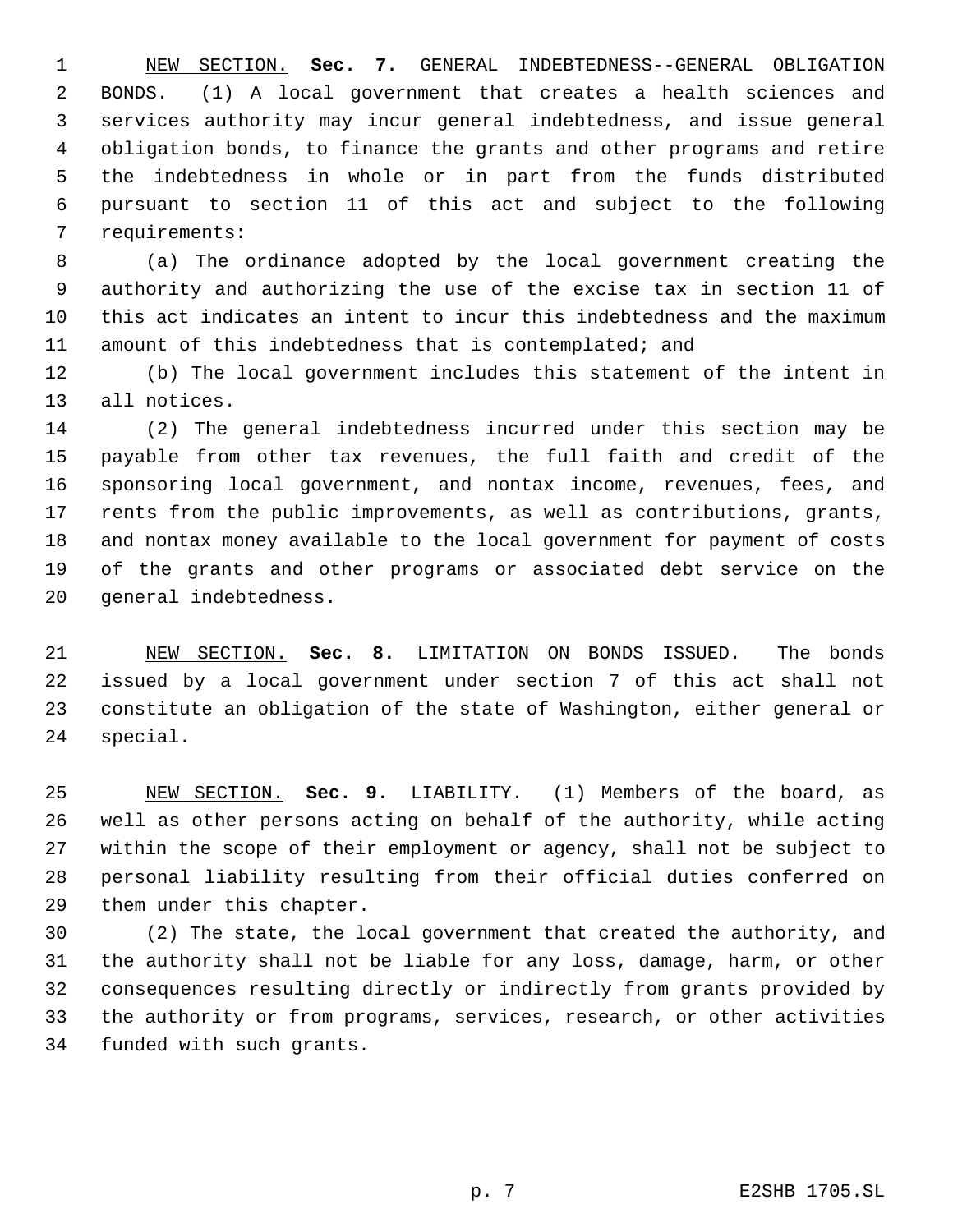NEW SECTION. **Sec. 10.** DISSOLUTION. The board may petition the sponsoring local government to be dissolved upon a showing that it has no reason to exist and that any assets it retains must be returned to the state treasurer.

 NEW SECTION. **Sec. 11.** A new section is added to chapter 82.14 RCW to read as follows:

 (1) The legislative authority of a local jurisdiction that has created a health sciences and services authority under section 3 of this act may impose a sales and use tax in accordance with the terms of this chapter. The tax is in addition to other taxes authorized by law and shall be collected from those persons who are taxable by the state under chapters 82.08 and 82.12 RCW upon the occurrence of any taxable event within the local jurisdiction. The rate of the tax shall not exceed 0.020 percent of the selling price in the case of a sales tax or the value of the article used in the case of a use tax.

 (2) The tax imposed under subsection (1) of this section shall be deducted from the amount of tax otherwise required to be collected or paid over to the department under chapter 82.08 or 82.12 RCW. The department of revenue shall perform the collection of the tax on behalf of the authority at no cost to the authority.

 (3) The amounts received under this section may only be used in accordance with section 6 of this act or to finance and retire the indebtedness incurred pursuant to section 7 of this act, in whole or in part.

(4) This section expires January 1, 2023.

 **Sec. 12.** RCW 42.56.270 and 2006 c 369 s 2, 2006 c 341 s 6, 2006 c 338 s 5, 2006 c 302 s 12, 2006 c 209 s 7, 2006 c 183 s 37, and 2006 c 171 s 8 are each reenacted and amended to read as follows:

 The following financial, commercial, and proprietary information is exempt from disclosure under this chapter:

 (1) Valuable formulae, designs, drawings, computer source code or object code, and research data obtained by any agency within five years of the request for disclosure when disclosure would produce private gain and public loss;

 (2) Financial information supplied by or on behalf of a person, firm, or corporation for the purpose of qualifying to submit a bid or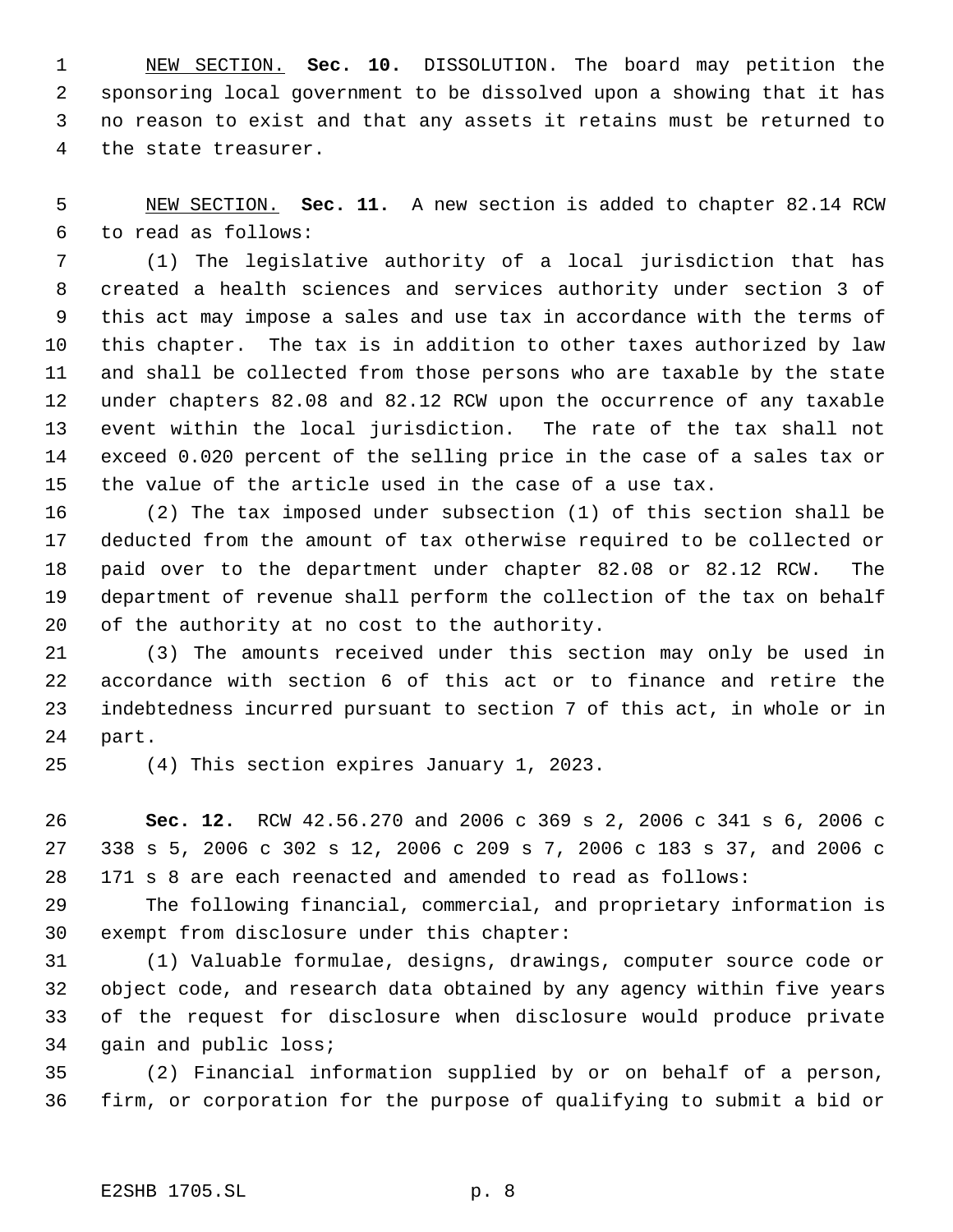proposal for (a) a ferry system construction or repair contract as required by RCW 47.60.680 through 47.60.750 or (b) highway construction or improvement as required by RCW 47.28.070;

 (3) Financial and commercial information and records supplied by private persons pertaining to export services provided under chapters 43.163 and 53.31 RCW, and by persons pertaining to export projects under RCW 43.23.035;

 (4) Financial and commercial information and records supplied by businesses or individuals during application for loans or program services provided by chapters 15.110, 43.163, 43.160, 43.330, and 43.168 RCW, or during application for economic development loans or 12 program services provided by any local agency;

 (5) Financial information, business plans, examination reports, and any information produced or obtained in evaluating or examining a business and industrial development corporation organized or seeking certification under chapter 31.24 RCW;

 (6) Financial and commercial information supplied to the state investment board by any person when the information relates to the investment of public trust or retirement funds and when disclosure would result in loss to such funds or in private loss to the providers of this information;

(7) Financial and valuable trade information under RCW 51.36.120;

 (8) Financial, commercial, operations, and technical and research information and data submitted to or obtained by the clean Washington center in applications for, or delivery of, program services under chapter 70.95H RCW;

 (9) Financial and commercial information requested by the public stadium authority from any person or organization that leases or uses the stadium and exhibition center as defined in RCW 36.102.010;

 (10)(a) Financial information, including but not limited to account numbers and values, and other identification numbers supplied by or on behalf of a person, firm, corporation, limited liability company, partnership, or other entity related to an application for a horse racing license submitted pursuant to RCW 67.16.260(1)(b), liquor license, gambling license, or lottery retail license;

 (b) Financial or proprietary information supplied to the liquor control board including the amount of beer or wine sold by a domestic winery, brewery, microbrewery, or certificate of approval holder under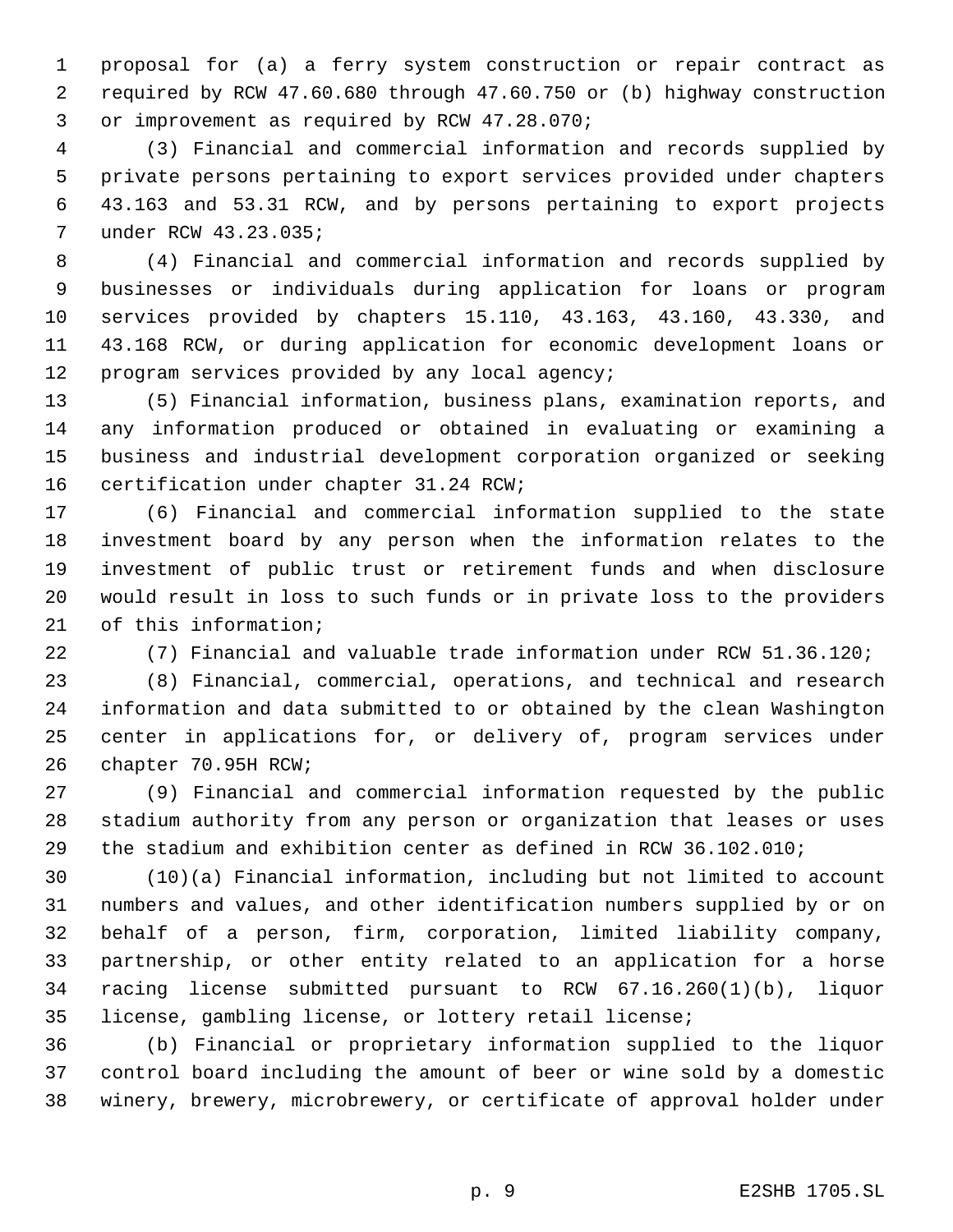RCW 66.24.206(1) or 66.24.270(2)(a) and including the amount of beer or wine purchased by a retail licensee in connection with a retail licensee's obligation under RCW 66.24.210 or 66.24.290, for receipt of shipments of beer or wine.

 (11) Proprietary data, trade secrets, or other information that relates to: (a) A vendor's unique methods of conducting business; (b) data unique to the product or services of the vendor; or (c) determining prices or rates to be charged for services, submitted by any vendor to the department of social and health services for purposes of the development, acquisition, or implementation of state purchased health care as defined in RCW 41.05.011;

 (12)(a) When supplied to and in the records of the department of community, trade, and economic development:

 (i) Financial and proprietary information collected from any person and provided to the department of community, trade, and economic development pursuant to RCW 43.330.050(8) and 43.330.080(4); and

 (ii) Financial or proprietary information collected from any person and provided to the department of community, trade, and economic development or the office of the governor in connection with the siting, recruitment, expansion, retention, or relocation of that person's business and until a siting decision is made, identifying information of any person supplying information under this subsection and the locations being considered for siting, relocation, or expansion of a business;

 (b) When developed by the department of community, trade, and economic development based on information as described in (a)(i) of this subsection, any work product is not exempt from disclosure;

 (c) For the purposes of this subsection, "siting decision" means the decision to acquire or not to acquire a site;

 (d) If there is no written contact for a period of sixty days to the department of community, trade, and economic development from a person connected with siting, recruitment, expansion, retention, or relocation of that person's business, information described in (a)(ii) 34 of this subsection will be available to the public under this chapter;

 (13) Financial and proprietary information submitted to or obtained by the department of ecology or the authority created under chapter 70.95N RCW to implement chapter 70.95N RCW;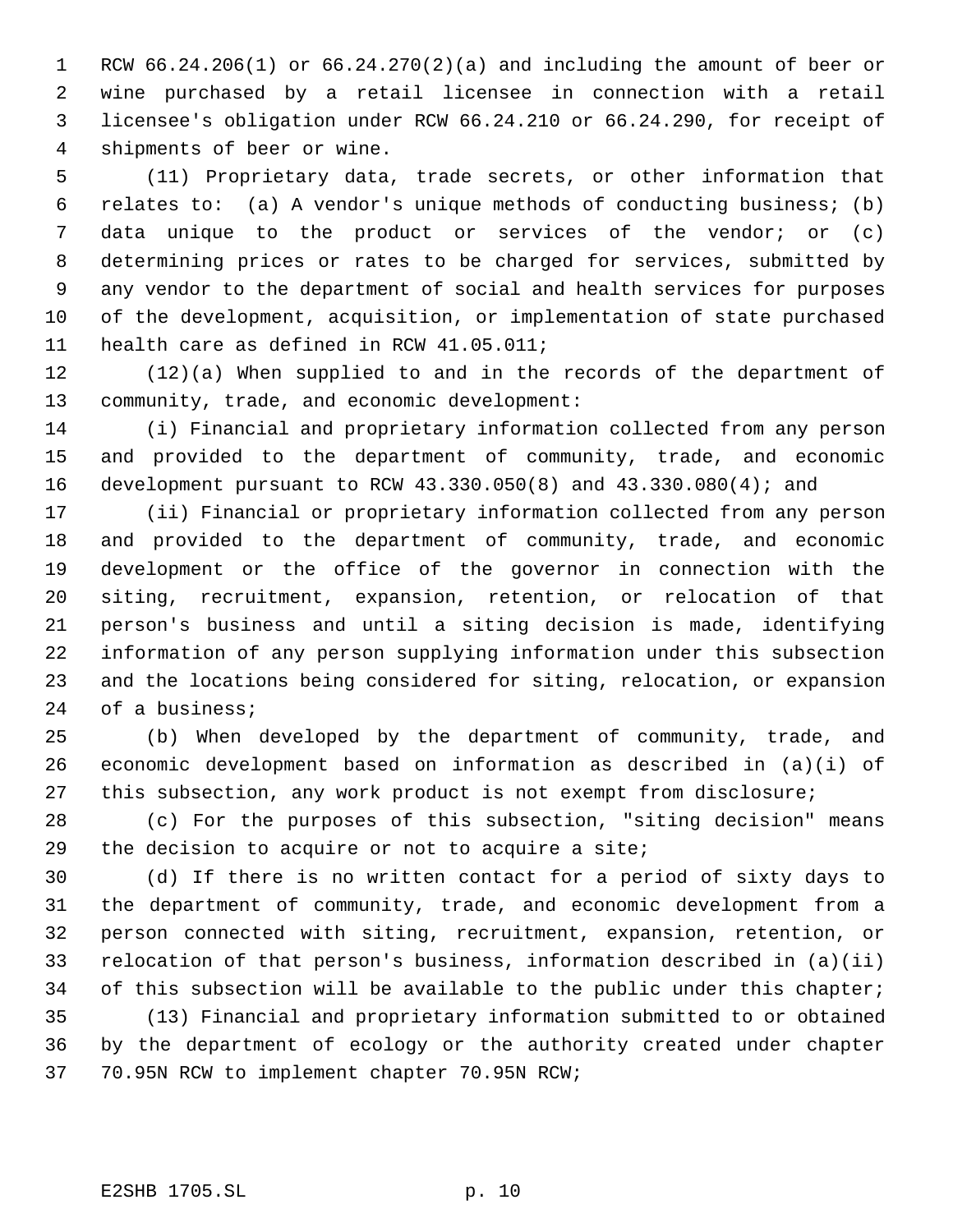(14) Financial, commercial, operations, and technical and research information and data submitted to or obtained by the life sciences discovery fund authority in applications for, or delivery of, grants under chapter 43.350 RCW, to the extent that such information, if revealed, would reasonably be expected to result in private loss to the providers of this information;

 (15) Financial and commercial information provided as evidence to the department of licensing as required by RCW 19.112.110 or 19.112.120, except information disclosed in aggregate form that does not permit the identification of information related to individual fuel licensees;

 (16) Any production records, mineral assessments, and trade secrets submitted by a permit holder, mine operator, or landowner to the 14 department of natural resources under RCW 78.44.085; ((and))

 (17)(a) Farm plans developed by conservation districts, unless permission to release the farm plan is granted by the landowner or operator who requested the plan, or the farm plan is used for the 18 application or issuance of a permit( $(-)$ );

 (b) Farm plans developed under chapter 90.48 RCW and not under the federal clean water act, 33 U.S.C. Sec. 1251 are subject to RCW 21 42.56.610 and 90.64.190; and

 (18) Financial, commercial, operations, and technical and research 23 information and data submitted to or obtained by a health sciences and 24 services authority in applications for, or delivery of, grants under sections 1 through 6 of this act, to the extent that such information, 26 if revealed, would reasonably be expected to result in private loss to providers of this information.

 **Sec. 13.** RCW 42.56.270 and 2006 c 369 s 2, 2006 c 341 s 6, 2006 c 338 s 5, 2006 c 209 s 7, 2006 c 183 s 37, and 2006 c 171 s 8 are each reenacted and amended to read as follows:

 The following financial, commercial, and proprietary information is exempt from disclosure under this chapter:

 (1) Valuable formulae, designs, drawings, computer source code or object code, and research data obtained by any agency within five years of the request for disclosure when disclosure would produce private gain and public loss;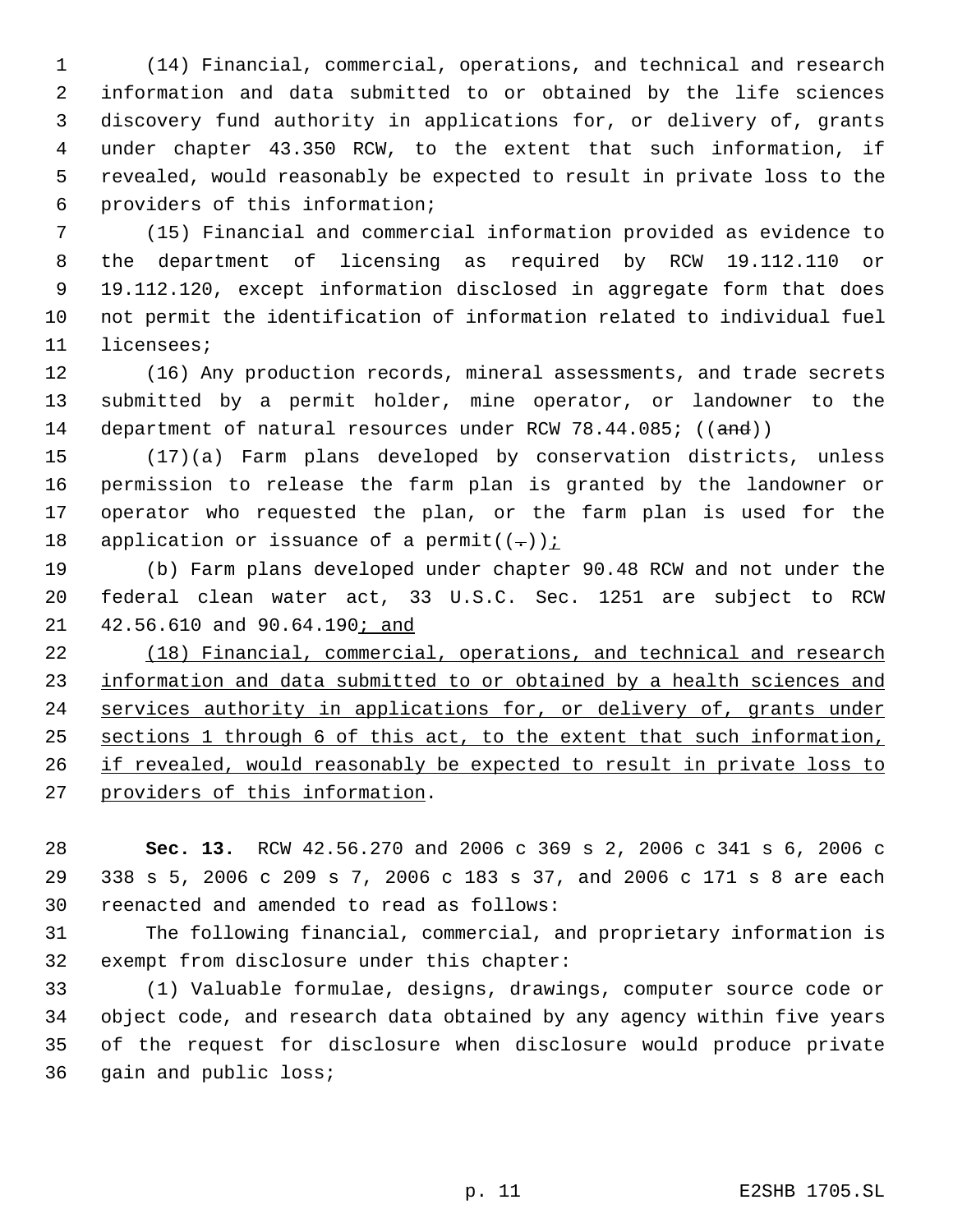(2) Financial information supplied by or on behalf of a person, firm, or corporation for the purpose of qualifying to submit a bid or proposal for (a) a ferry system construction or repair contract as required by RCW 47.60.680 through 47.60.750 or (b) highway construction or improvement as required by RCW 47.28.070;

 (3) Financial and commercial information and records supplied by private persons pertaining to export services provided under chapters 43.163 and 53.31 RCW, and by persons pertaining to export projects under RCW 43.23.035;

 (4) Financial and commercial information and records supplied by businesses or individuals during application for loans or program services provided by chapters 15.110, 43.163, 43.160, 43.330, and 43.168 RCW, or during application for economic development loans or program services provided by any local agency;

 (5) Financial information, business plans, examination reports, and any information produced or obtained in evaluating or examining a business and industrial development corporation organized or seeking certification under chapter 31.24 RCW;

 (6) Financial and commercial information supplied to the state investment board by any person when the information relates to the investment of public trust or retirement funds and when disclosure would result in loss to such funds or in private loss to the providers of this information;

(7) Financial and valuable trade information under RCW 51.36.120;

 (8) Financial, commercial, operations, and technical and research information and data submitted to or obtained by the clean Washington center in applications for, or delivery of, program services under chapter 70.95H RCW;

 (9) Financial and commercial information requested by the public stadium authority from any person or organization that leases or uses the stadium and exhibition center as defined in RCW 36.102.010;

 (10) Financial information, including but not limited to account numbers and values, and other identification numbers supplied by or on behalf of a person, firm, corporation, limited liability company, partnership, or other entity related to an application for a horse racing license submitted pursuant to RCW 67.16.260(1)(b), liquor license, gambling license, or lottery retail license;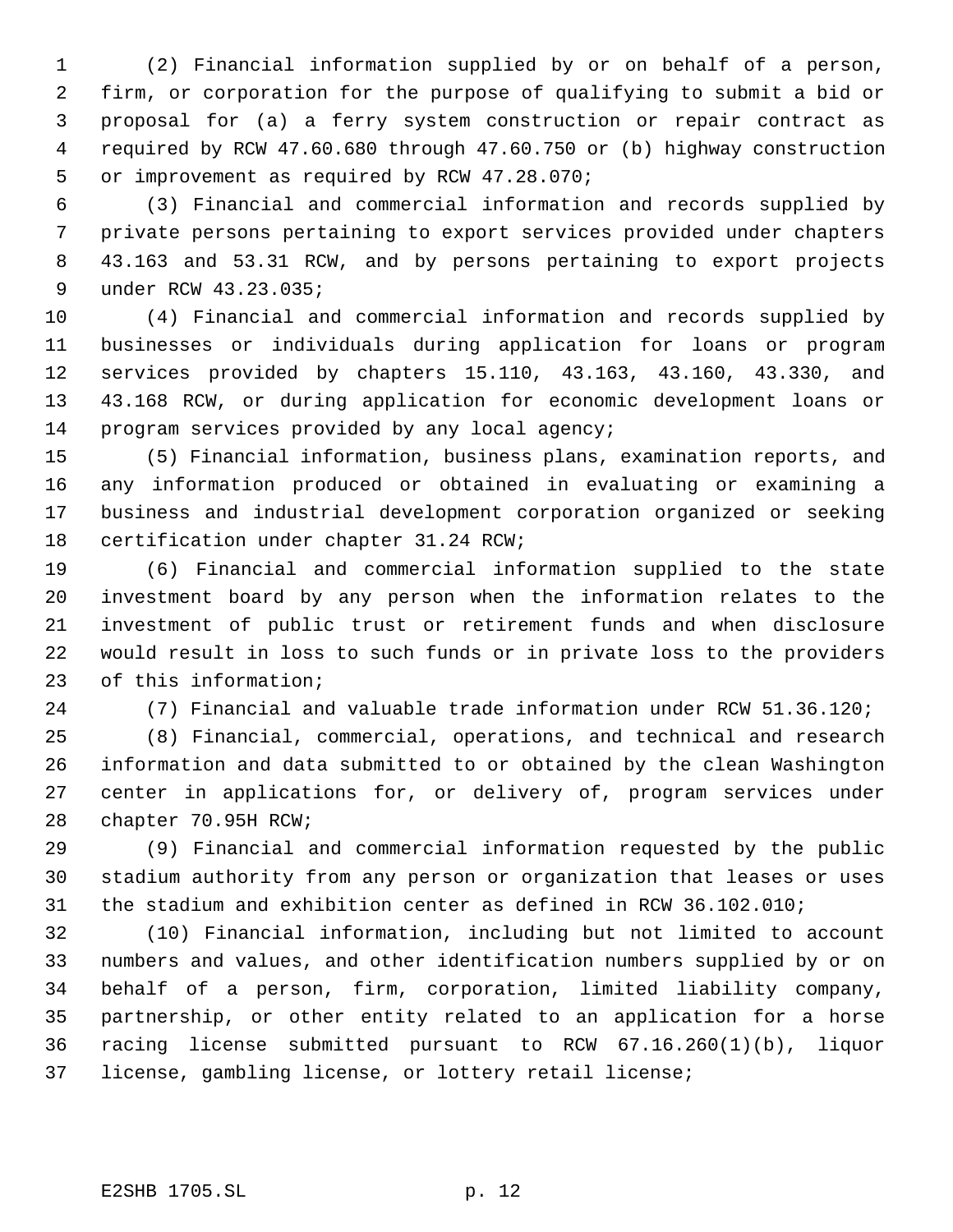(11) Proprietary data, trade secrets, or other information that relates to: (a) A vendor's unique methods of conducting business; (b) data unique to the product or services of the vendor; or (c) determining prices or rates to be charged for services, submitted by any vendor to the department of social and health services for purposes of the development, acquisition, or implementation of state purchased health care as defined in RCW 41.05.011;

 (12)(a) When supplied to and in the records of the department of community, trade, and economic development:

 (i) Financial and proprietary information collected from any person and provided to the department of community, trade, and economic development pursuant to RCW 43.330.050(8) and 43.330.080(4); and

 (ii) Financial or proprietary information collected from any person and provided to the department of community, trade, and economic development or the office of the governor in connection with the siting, recruitment, expansion, retention, or relocation of that person's business and until a siting decision is made, identifying information of any person supplying information under this subsection and the locations being considered for siting, relocation, or expansion of a business;

 (b) When developed by the department of community, trade, and economic development based on information as described in (a)(i) of this subsection, any work product is not exempt from disclosure;

 (c) For the purposes of this subsection, "siting decision" means the decision to acquire or not to acquire a site;

 (d) If there is no written contact for a period of sixty days to the department of community, trade, and economic development from a person connected with siting, recruitment, expansion, retention, or relocation of that person's business, information described in (a)(ii) 30 of this subsection will be available to the public under this chapter;

 (13) Financial and proprietary information submitted to or obtained by the department of ecology or the authority created under chapter 70.95N RCW to implement chapter 70.95N RCW;

 (14) Financial, commercial, operations, and technical and research information and data submitted to or obtained by the life sciences discovery fund authority in applications for, or delivery of, grants under chapter 43.350 RCW, to the extent that such information, if revealed, would reasonably be expected to result in private loss to the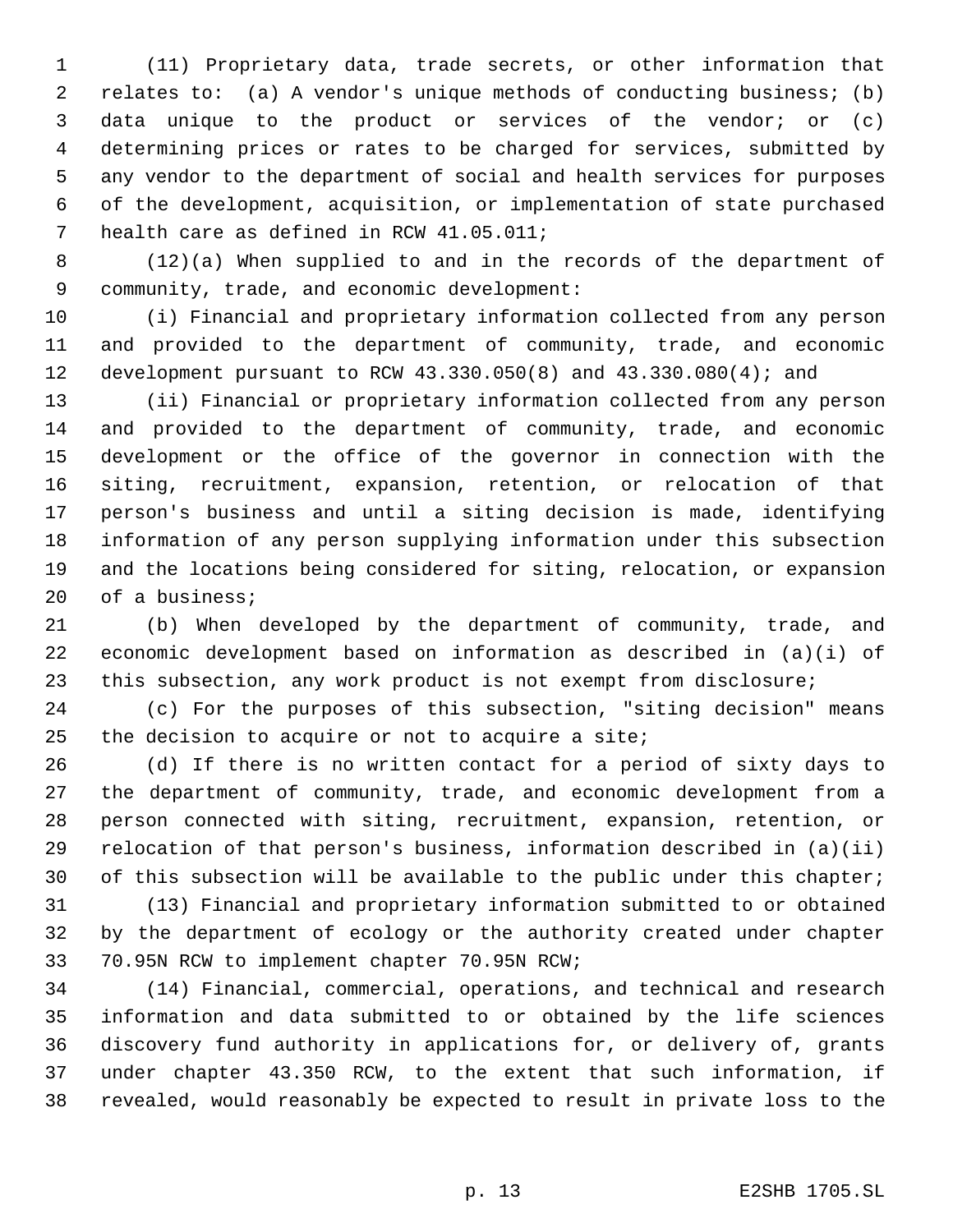providers of this information; (15) Financial and commercial information provided as evidence to the department of licensing as required by RCW 19.112.110 or 19.112.120, except information disclosed in aggregate form that does not permit the identification of information related to individual fuel licensees;

 (16) Any production records, mineral assessments, and trade secrets submitted by a permit holder, mine operator, or landowner to the 8 department of natural resources under RCW 78.44.085; ((and))

 (17)(a) Farm plans developed by conservation districts, unless permission to release the farm plan is granted by the landowner or operator who requested the plan, or the farm plan is used for the 12 application or issuance of a permit( $(-)$ ):

 (b) Farm plans developed under chapter 90.48 RCW and not under the federal clean water act, 33 U.S.C. Sec. 1251 et seq., are subject to 15 RCW 42.56.610 and 90.64.190*;* and

16 (18) Financial, commercial, operations, and technical and research 17 information and data submitted to or obtained by a health sciences and 18 services authority in applications for, or delivery of, grants under 19 sections 1 through 6 of this act, to the extent that such information, 20 if revealed, would reasonably be expected to result in private loss to providers of this information.

 NEW SECTION. **Sec. 14.** CAPTIONS. Captions used in this act are not any part of the law.

 NEW SECTION. **Sec. 15.** SEVERABILITY. If any provision of this act or its application to any person or circumstance is held invalid, the remainder of the act or the application of the provision to other persons or circumstances is not affected.

 NEW SECTION. **Sec. 16.** CODIFICATION. Sections 1 through 10 of this act constitute a new chapter in Title 35 RCW.

 NEW SECTION. **Sec. 17.** EXPIRATION DATE. Section 12 of this act expires June 30, 2008.

E2SHB 1705.SL p. 14